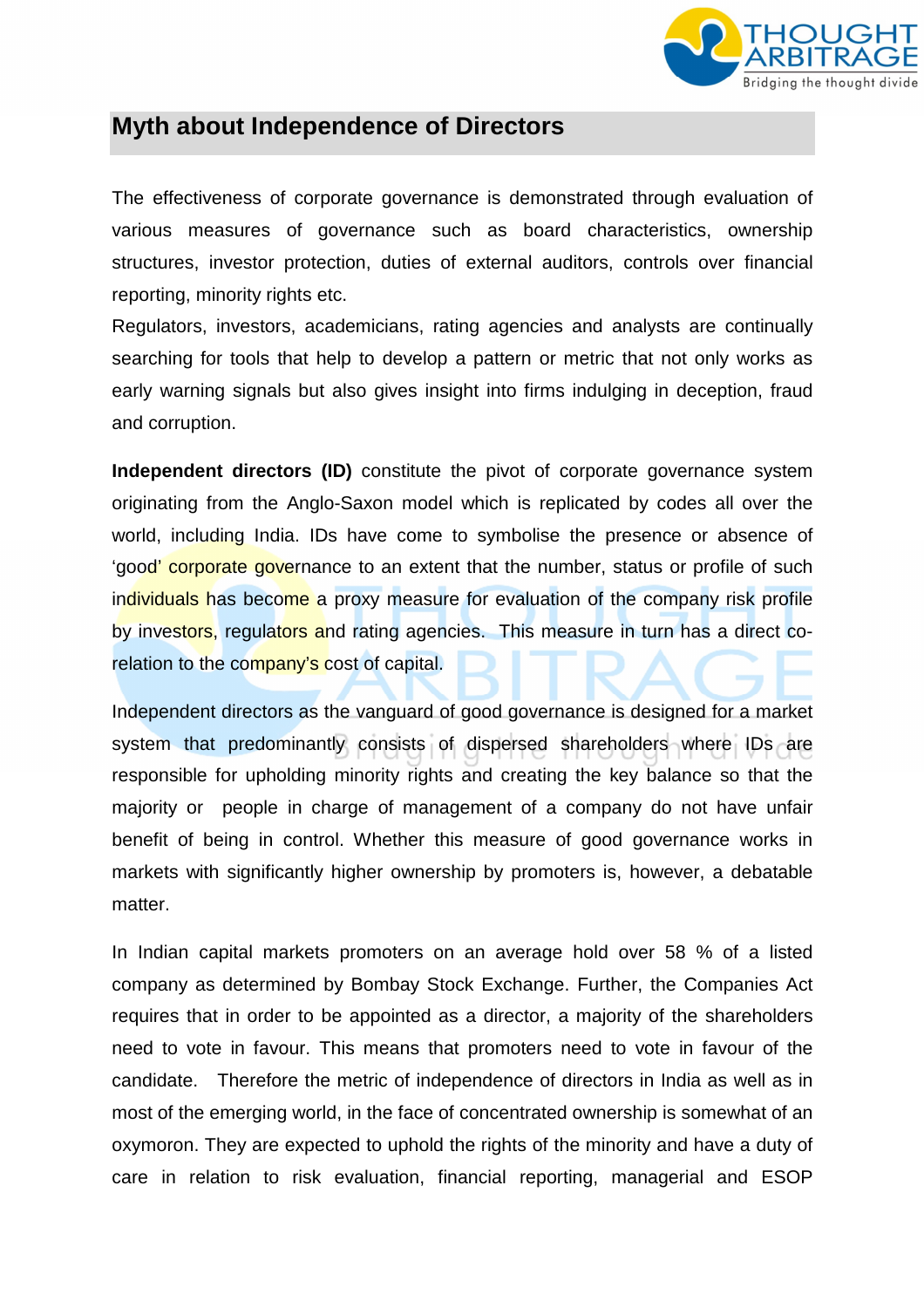

remuneration etc., while their appointment and continuance is in the hands of the promoter, who more often than not is the majority owner. Many analysts question the 'Independence' of the independent director right from the moment of appointment.

The scandals over the last decade in cases like Satyam, Enron, Parmalat, Worldcom shows that the presence of highly qualified, industry veterans as independent directors has not been a deterrent for these companies to commit the biggest frauds or mis-reporting. Though rating agencies and corporate researchers place a high value on the profile of independent directors that attribute alone is no insurance for investors that their interests are well looked after.

The myth about independence of directors creating greater value for investors is further diminished as evident from the recent COSO report, the US Commission that defined the standards of organisational governance, on the review of fraudulent reporting by companies over a 10 year period says, "there is hardly any notable difference between board characteristics of fraud and no-fraud firms."

Another metric concerning board characteristic is that of **financial expertise** especially of audit committee members.<br>**Bridging** the thought divide

Governments and regulators across the world believe that financial expertise amongst independent directors maintains high level of corporate governance and keeps high level of integrity of financial information. Modern companies and their business transactions are highly complex matters and to expect that an independent board member who spends a limited time on the company—whether because s/ he is an outsider or due to other demands on time—will ensure the integrity of financial information is somewhat unrealistic.

Examples abound-- Satyam had on its board of directors, a business school dean and eminent professor of Harvard, who is a leading global expert on corporate governance. Enron had on its board an accounting professor and former Stanford Business School dean, international bankers, former financial market regulars, and current financial service firm leaders. The Freddie Mac board had the world's leading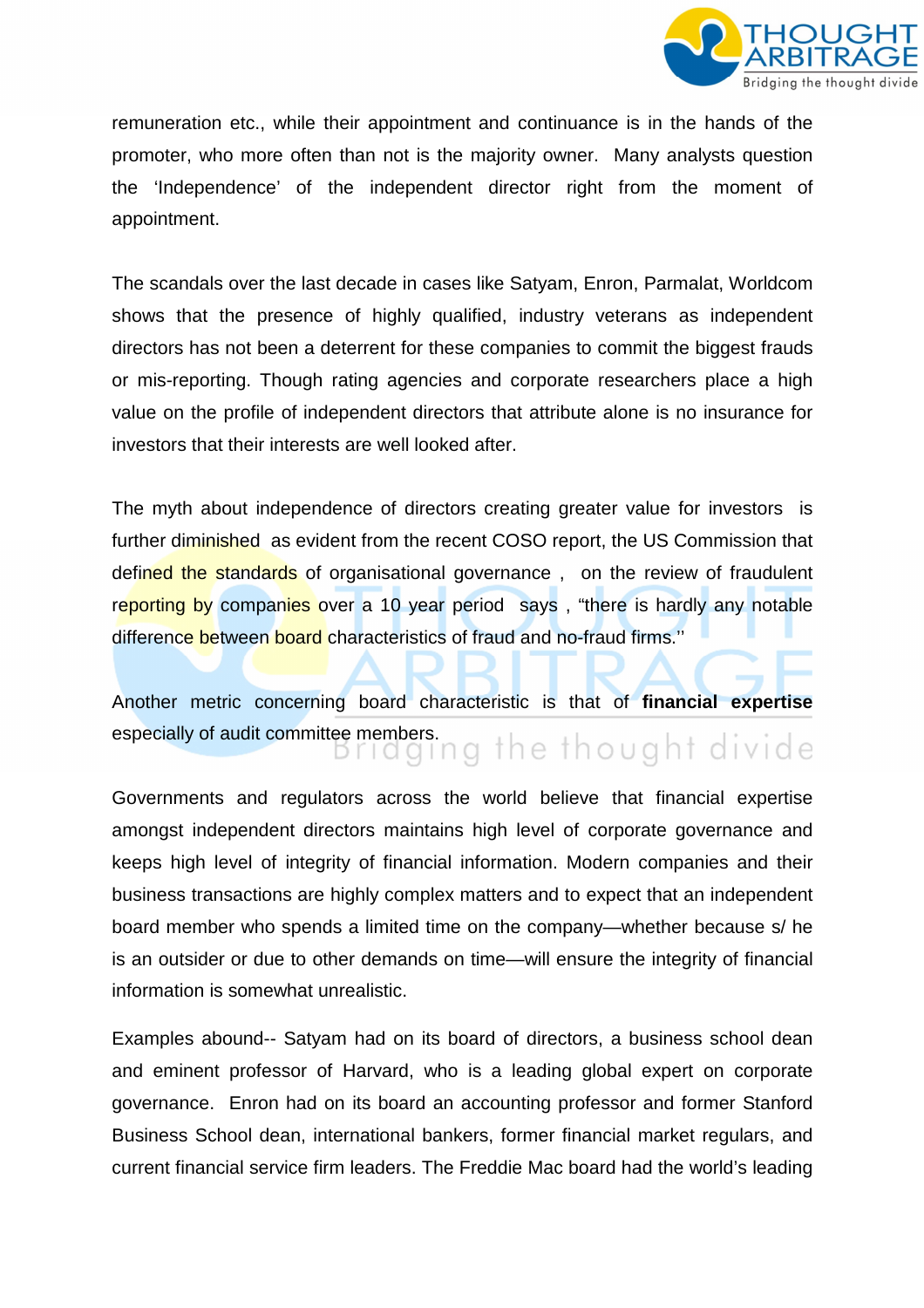

financial economists, several prominent mortgage experts, and a former Big Four accounting firm CEO.

Günera , Malmendierb and Tate of Berkley, in their paper titled 'Financial expertise of Directors' say, 'The impact of board members on firm policies goes beyond mere monitoring, and is affected by director interests that conflict with those of shareholders. The overall impact of financial experts on shareholder value is difficult to assess, specific policies – like financing, investment, and compensation – do not seem to improve when financial experts join the board of directors.'

Jeffery Sonnenfeld, an eminent professor for corporate governance from Yale, in his study 'Good governance and the misleading myths of bad metrics' sums it as, "insufficient financial expertise has rarely been the point of vulnerability for firms suffering from executive corruption".

If we get concerned largely with complying with the regulations of having adequately qualified independent directors in the Board and other prescribed processes, then often the decisions taken by such board are academic in nature and mission critical decisions are often overlooked or unquestioned, leading to calamitous results for the shareholders like in the case of merger of Maytas and Satyam.

## Bridging the thought divide

It is clear that not all information can be summarized by matrices. More worryingly, data can be manipulated to fit into expected responses—a tick-the-box approach without the underlying behaviour being incorporated. In the rush toward complying with metrics, it is the qualitative aspect of corporate behaviour that gets missed out but which is crucial to corporate performance. For instance, loyalty and trust have a significant value in terms of efficiency and effectiveness with which a business can be run; it also helps reduce costs of running a business such as costs of installing control mechanisms at various levels to minimise risk of fraud, etc.

Some of the key elements of corporate governance are significantly a qualitative evaluation of a firm's ethics, tone at the top, value system, appetite for risk etc., which can rarely be quantified or demonstrated by a process or by a system.